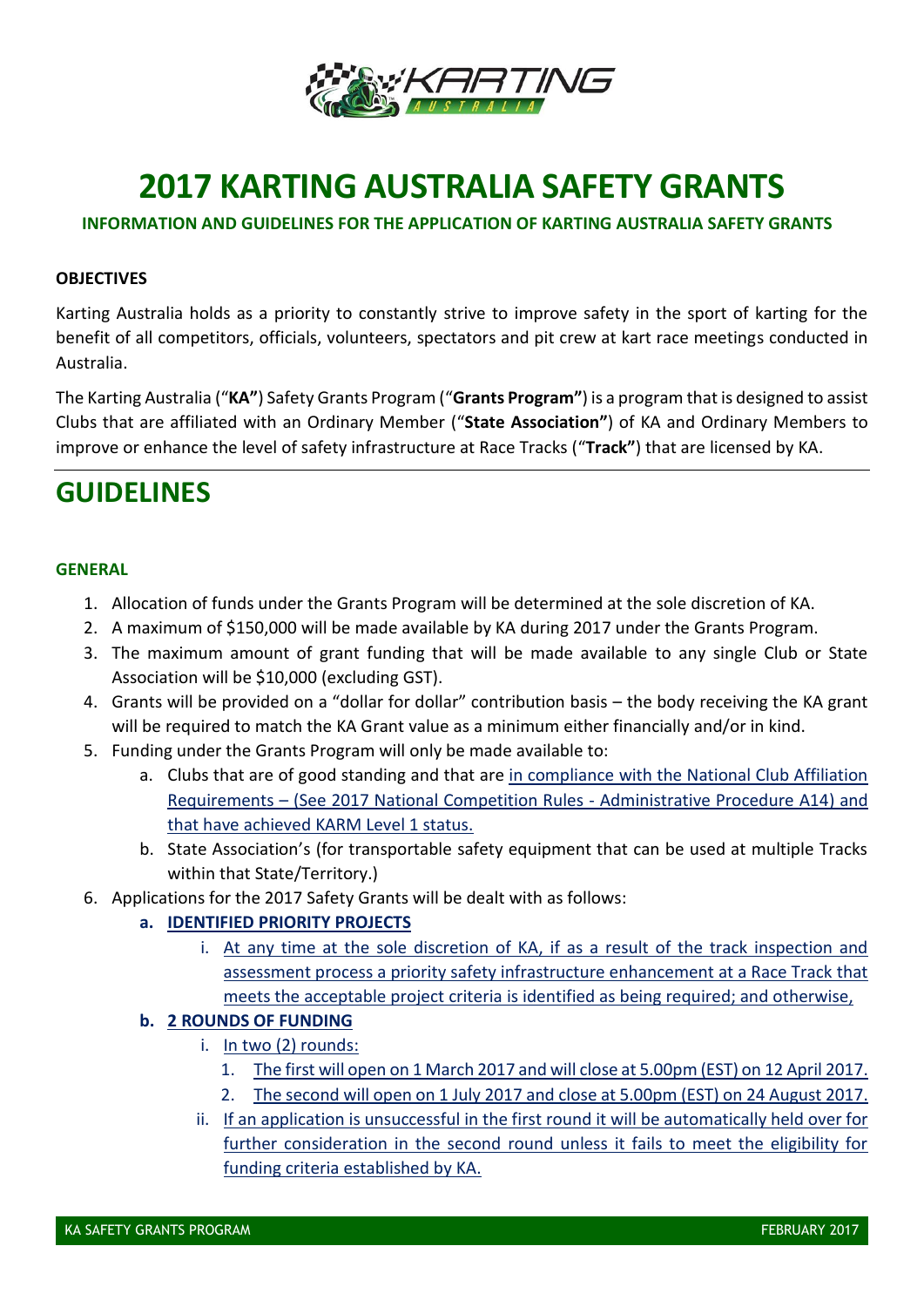#### **STEPS IN THE FUNDING PROCESS**

- 1. Clubs and State Associations must complete the Grant funding application form ("**Application"**) and submit it to KA by the closing date.
	- a. Application forms will be available on the KA web site at all times.
- 2. Clubs must email their fully completed Application to the Secretary of their State Association.
	- a. The State Association is required to consider the Application and determine if it will support the Application.
- 3. If the State Association supports the Application the State President or State Secretary will sign the Application and send it by email to KA.
	- a. If the State Association decides not to support the Application they will return it to the Club and provide the Club with written reasons why the Application was not supported.
	- b. Incomplete Applications will be returned to the Club.
- 4. Late Applications will not be accepted and may be held over until a later round of funding.
- 5. Upon receipt of the completed Application, KA will acknowledge receipt to both the State Association and the Club.
- 6. Applications are assessed for eligibility and suitability by KA.
- 7. KA determines the successful Applicants at their absolute discretion.
- 8. About two (2) months after the closing date, KA will announce and advise the successful Applicants.
- 9. Note that as Grant funds are limited, not every Applicant can expect to be successful with their Application.
	- a. If a Grant Application is unsuccessful and if the requested items remain a priority, the Club is encouraged to submit a new Application when Grant Applications re-open the following year.

# **APPLICATIONS**

- 1. Only fully completed Applications that have been made on the "Safety Grants Program Application Form" in accordance with the Grants Program Guidelines ("**Guidelines"**) will be considered for funding.
	- a. Applications must be supported with two (2) fully itemised quotations for supply of services and/or equipment to undertake the project.
	- b. Completed Applications must be submitted to KA through your State Association.
	- c. For a Club's Application to be provided to KA, it must be supported by the State Association.
	- d. Eligible Applications must:
		- i. Specify the full details of the project;
		- ii. Demonstrate a benefit to karting safety; and
		- iii. Include a copy of the Club's (legal entity's) official bank statement detailing BSB/account number and name of bank account, current balance & at least 6 months history.
- 2. The Club must be of good standing and must have maintained continual affiliation with the State Association for a period of five (5) years and must agree to the terms and conditions.
- 3. The Club must be in compliance with the National Club Affiliation Requirements (See 2017 National Competition Rules - Administrative Procedure A14) and that have achieved KARM Level 1 status.
- 4. Applications submitted must be for projects that are properly costed and quoted and that will be ready for "commencement" within three (3) months of approval of the Grant funding being given.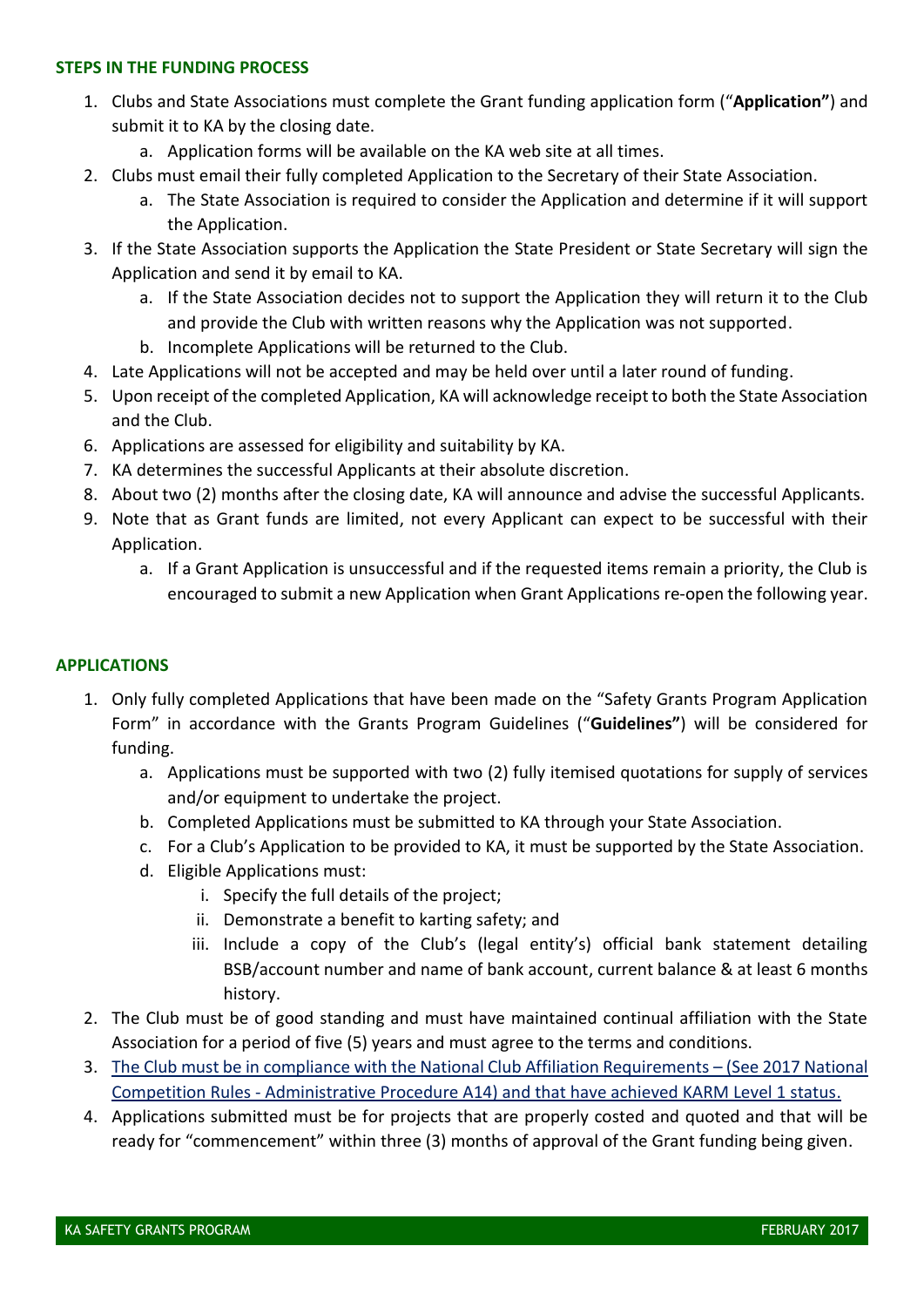#### **ACCEPTABLE AND UNACCEPTABLE PROJECTS**

- 1. Funding under the Grants Program is only available for approved Track safety upgrade work or safety infrastructure.
	- a. The following items are eligible for funding:
		- i. Clubs can apply for any item that will improve safety at their Track, except those that are listed as ineligible items. Examples may include but are not limited to:
			- 1. Tyre barriers
			- 2. Catch traps
			- 3. Line of first protection
			- 4. Line of second protection
			- 5. Safety lights and starting lights
			- 6. Fire extinguishers
			- 7. Competition flags
			- 8. Flag points
	- b. The following items are ineligible for funding:
		- i. Track maintenance work
		- ii. Grant writer fees
		- iii. Miscellaneous items
		- iv. Contingency costs
		- v. Repayment of debts and loans
		- vi. Travel costs
		- vii. Project management fees
		- viii. Gifts
		- ix. Items purchased before the Club or State Association is notified of the outcome of a Grant Application unless with prior agreement from KA, and then only in exceptional circumstances
		- x. Administration expenses such as stationery, postage, office supplies
		- xi. Rent and lease costs
		- xii. Consumable items including but not limited to bolts, screws, rope, paint
		- xiii. Catering
		- xiv. Purchase of equipment/service for an individual
		- xv. Funding for a staff or member social event
		- xvi. Allocation of the cost attribution for volunteer club labour that is deemed to be unreasonable
- 2. **Funding will be provided on a minimum dollar for dollar basis** i.e. KA will match the financial contribution of the Club or the State Association up to the maximum \$10,000 funding limit from KA.

For the sake of clarity and by way of example only - if the project cost is \$30,000 and KA funds up to \$10,000 with the balance of \$20,000 is to be paid by the Club/Association.